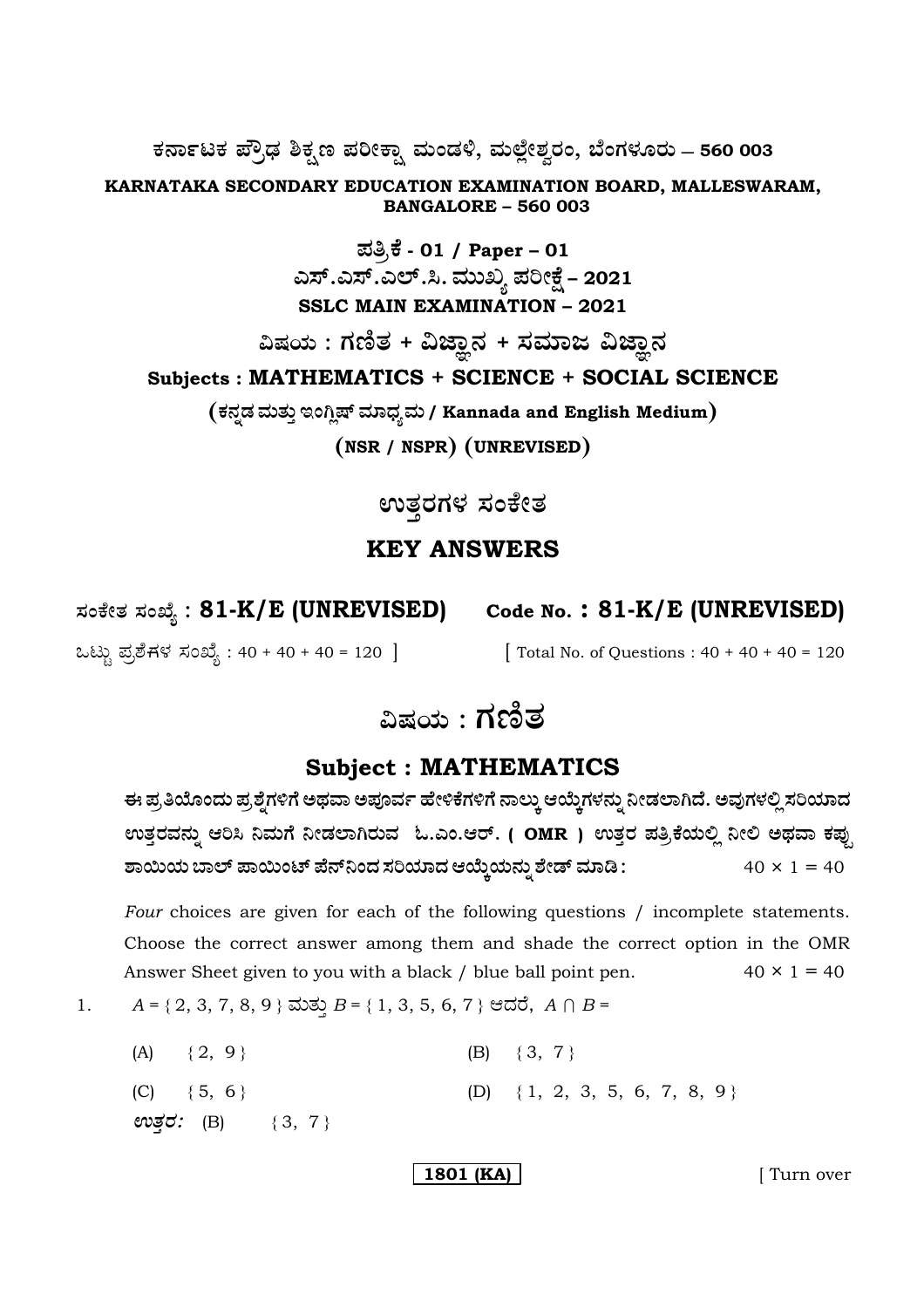If  $A = \{2, 3, 7, 8, 9\}$  and  $B = \{1, 3, 5, 6, 7\}$  then  $A \cap B =$ (A)  $\{2, 9\}$  (B)  $\{3, 7\}$ (C)  $\{5, 6\}$  (D)  $\{1, 2, 3, 5, 6, 7, 8, 9\}$ *Ans.*: (B)  $\{3, 7\}$ 2. 50 ಜನರ ಗುಂಪಿನಲ್ಲಿ 30 ಜನರು ಟೀಯನ್ನು, 25 ಜನರು ಕಾಫಿಯನ್ನು ಹಾಗೂ 16 ಜನರು ಟೀ ಮತ್ತು ಕಾಫಿ ಎರಡನ್ನೂ ಇಷ್ಟಪಡುತ್ತಾರೆ. ಕಾಫಿ ಅಥವಾ ಟೀ ಯಾವುದಾದರೊಂದನ್ನು ಇಷ್ಟಪಡುವವರ ಸಂಖ್ಯೆ (A) 11 (B) 22 (C) 39 (D) 40 *EñܤÃÜ :* (C) 39 In a group of 50 persons 30 like tea, 25 like coffee and 16 like both tea and coffee. The number of persons who like either coffee or tea is (A) 11 (B) 22 (C) 39 (D) 40 *Ans.* : (C) 39 3. 4, 8, 16, ..... ಈ ಗುಣೋತ್ತರ ಶ್ರೇಢಿಯ ಸಾಮಾನ್ಯ ಅನುಪಾತ  $(A)$  3 (B) 2 1 (C) 4 (D) 2 (C) 4<br>*ಉತ್ತರ:* (D) 2 The common ratio of the Geometric Progression 4, 8, 16, ..... is  $(A)$  3 (B) 2 1 (C) 4 (D) 2 *Ans.* : (D) 2 4. 1 ಮತ್ತು 9 ರ ನಡುವಿನ ಹರಾತ್ಮಕ ಮಾಧ್ಯ  $(A)$  3 (B) 10 18  $(C) 5$  (D) 10 9 *ಉತ್ತರ:* (B) 10 18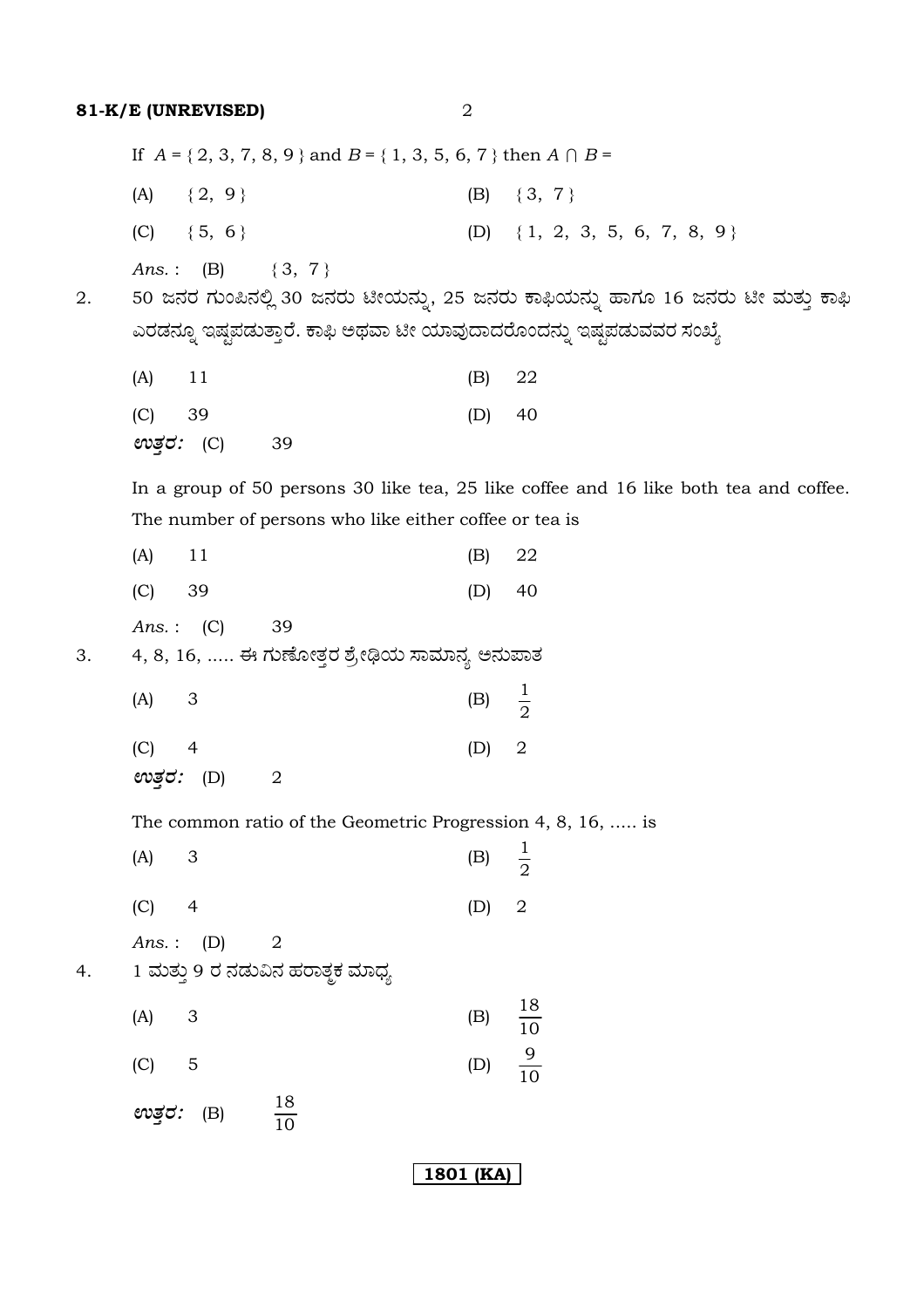Harmonic Mean between 1 and 9 is

|    | (A)        | $\ensuremath{\mathsf{3}}$ |                              | (B)      | $\frac{18}{10}$                                                                                    |
|----|------------|---------------------------|------------------------------|----------|----------------------------------------------------------------------------------------------------|
|    | (C)        | $\mathbf 5$               |                              | (D)      | $\frac{9}{10}$                                                                                     |
|    | Ans.:      | (B)                       | $\frac{18}{10}$              |          |                                                                                                    |
| 5. |            |                           |                              |          | ಒಂದು ಸಮಾಂತರ ಶ್ರೇಢಿಯಲ್ಲಿ 14ನೇ ಪದವನ್ನು 18ನೇ ಪದದಿಂದ ಕಳೆದಾಗ, 32 ಸಿಗುತ್ತದೆ. ಹಾಗಾದರೆ                     |
|    |            | ಸಾಮಾನ್ಯ ವ್ಯತ್ಯಾಸ          |                              |          |                                                                                                    |
|    | $(A) -6$   |                           |                              | $(B) -4$ |                                                                                                    |
|    | (C)        | 8                         |                              | (D)      | 10                                                                                                 |
|    | ಉತ್ತರ: (C) |                           | 8                            |          |                                                                                                    |
|    |            |                           |                              |          | In an Arithmetic Progression if 14th term is subtracted from 18th term, the result is              |
|    |            |                           | 32. The common difference is |          |                                                                                                    |
|    | $(A) - 6$  |                           |                              | (B)      | $-4$                                                                                               |
|    | (C)        | 8                         |                              | (D)      | 10                                                                                                 |
|    | Ans.:      | (C)                       | 8                            |          |                                                                                                    |
| 6. |            |                           |                              |          | ಒಂದು ಸಮಾಂತರ ಶ್ರೇಢಿಯ ಮೊದಲ ' $n$ ' ಪದಗಳ ಮೊತ್ತ $\mathrm{s}_n^{}$ = 2 $n^2$ + 5 $n$ ಆದರೆ, ಅದರ ಎರಡನೇ ಪದ |
|    | (A)        | 11                        |                              | (B)      | 12                                                                                                 |
|    | (C)        | 14                        |                              | (D)      | 15                                                                                                 |
|    | ಉತ್ತರ:     | (A)                       | 11                           |          |                                                                                                    |
|    |            |                           |                              |          | If the sum of first <i>n</i> terms of an Arithmetic Progression is $S_n = 2n^2 + 5n$ , then its    |
|    |            | second term is            |                              |          |                                                                                                    |
|    | (A)        | 11                        |                              | (B)      | 12                                                                                                 |
|    | (C)        | 14                        |                              | (D)      | 15                                                                                                 |
|    |            | Ans.: $(A)$               | 11                           |          |                                                                                                    |
| 7. |            | 18 ಮತ್ತು 45ರ ಮ.ಸಾ.ಅ.      |                              |          |                                                                                                    |
|    | (A)        | $\ensuremath{\mathsf{3}}$ |                              | (B)      | 9                                                                                                  |
|    | (C)        | 18                        |                              | (D)      | 90                                                                                                 |
|    | ಉತ್ತರ: (B) |                           | 9                            |          |                                                                                                    |

**1801 (KA)** [ Turn over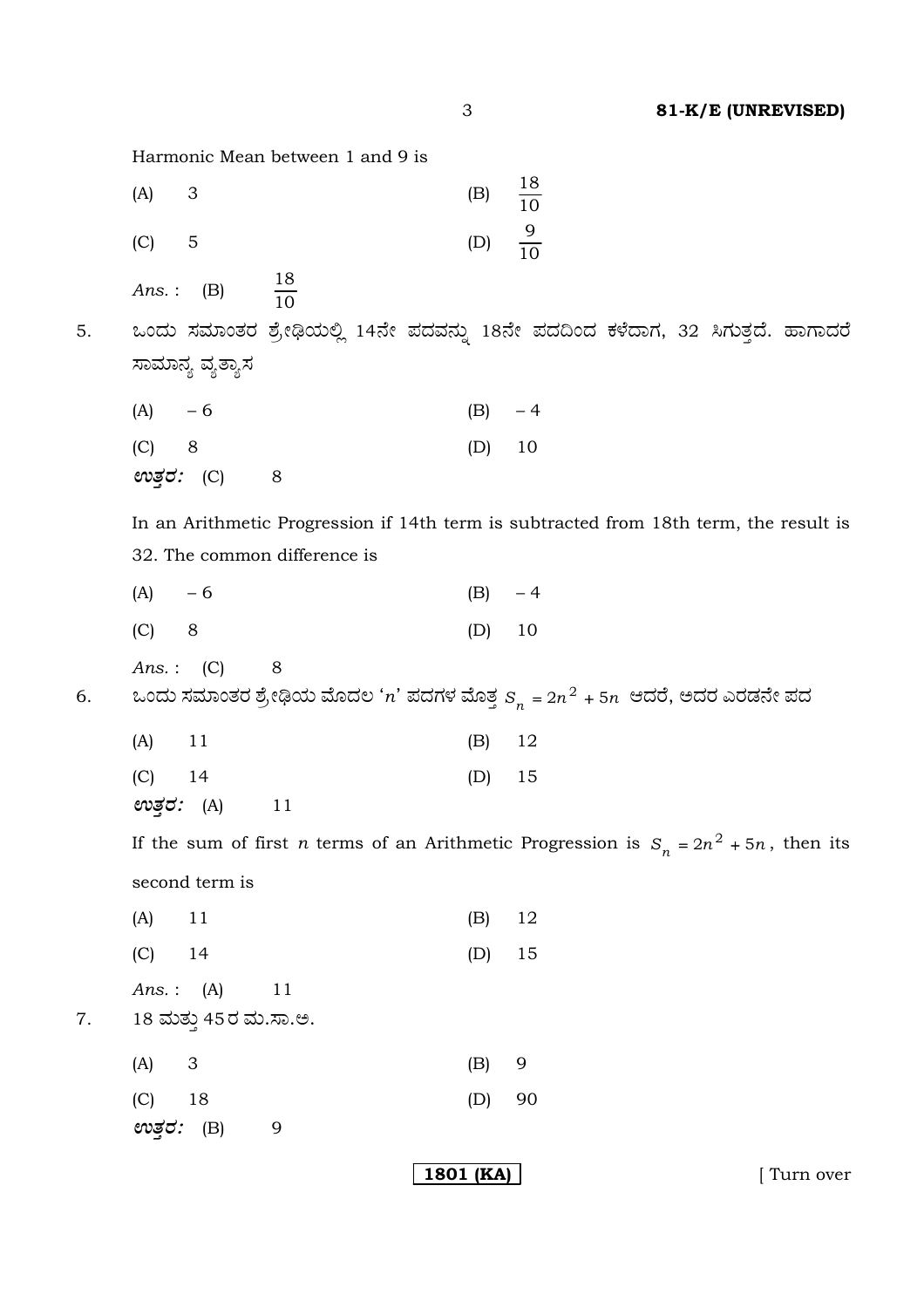The HCF of 18 and 45 is

 $\overline{4}$ 

|     | $\ensuremath{\mathsf{3}}$<br>(A) |                                                                               | (B) | 9                                                                 |             |
|-----|----------------------------------|-------------------------------------------------------------------------------|-----|-------------------------------------------------------------------|-------------|
|     | $(C)$ 18                         |                                                                               | (D) | 90                                                                |             |
|     | Ans.: $(B)$                      | 9                                                                             |     |                                                                   |             |
| 8.  | $(0! + 1!)$ ನ ಬೆಲೆ               |                                                                               |     |                                                                   |             |
|     | (A)<br>$\boldsymbol{0}$          |                                                                               | (B) | $\mathbf{1}$                                                      |             |
|     | (C)<br>$\sqrt{2}$                |                                                                               | (D) | 10                                                                |             |
|     | ಉತ್ತರ: (C)                       | $\sqrt{2}$                                                                    |     |                                                                   |             |
|     |                                  | The value of $(0! + 1!)$ is                                                   |     |                                                                   |             |
|     | (A)<br>$\boldsymbol{0}$          |                                                                               | (B) | $\mathbf{1}$                                                      |             |
|     | (C)<br>$\sqrt{2}$                |                                                                               | (D) | 10                                                                |             |
| 9.  | Ans.: $(C)$                      | $\overline{\phantom{a}}$<br>${}^{n}C_{8} = {}^{n}C_{12}$ ಆದಾಗ, ' $n$ ' ನ ಬೆಲೆ |     |                                                                   |             |
|     | (A)<br>14                        |                                                                               | (B) | 15                                                                |             |
|     | (C)<br>16                        |                                                                               | (D) | 20                                                                |             |
|     | ಉತ್ತರ: (D)                       | 20                                                                            |     |                                                                   |             |
|     |                                  | If ${}^nC_8 = {}^nC_{12}$ , then the value of 'n' is                          |     |                                                                   |             |
|     | (A)<br>14                        |                                                                               | (B) | 15                                                                |             |
|     | 16<br>(C)                        |                                                                               | (D) | 20                                                                |             |
| 10. | Ans.: $(D)$                      | 20                                                                            |     | ಯಾವುದೇ ಅಂಕಿಯನ್ನು ಪುನರಾವರ್ತಿಸದೆ 1, 2, 3, 4, 5 ಅಂಕಿಗಳಿಂದ ರಚಿಸಬಹುದಾದ | 2000 ಕ್ಲಿಂತ |
|     |                                  | ದೊಡ್ಡದಾದ ನಾಲ್ಕು–ಅಂಕಿ ಸಂಖ್ಯೆಗಳ ಒಟ್ಟು ಸಂಖ್ಯೆ                                    |     |                                                                   |             |
|     | 96<br>(A)                        |                                                                               | (B) | 102                                                               |             |
|     | (C)<br>114                       |                                                                               | (D) | 126                                                               |             |
|     | ಉತ್ತರ:<br>(A)                    | 96                                                                            |     |                                                                   |             |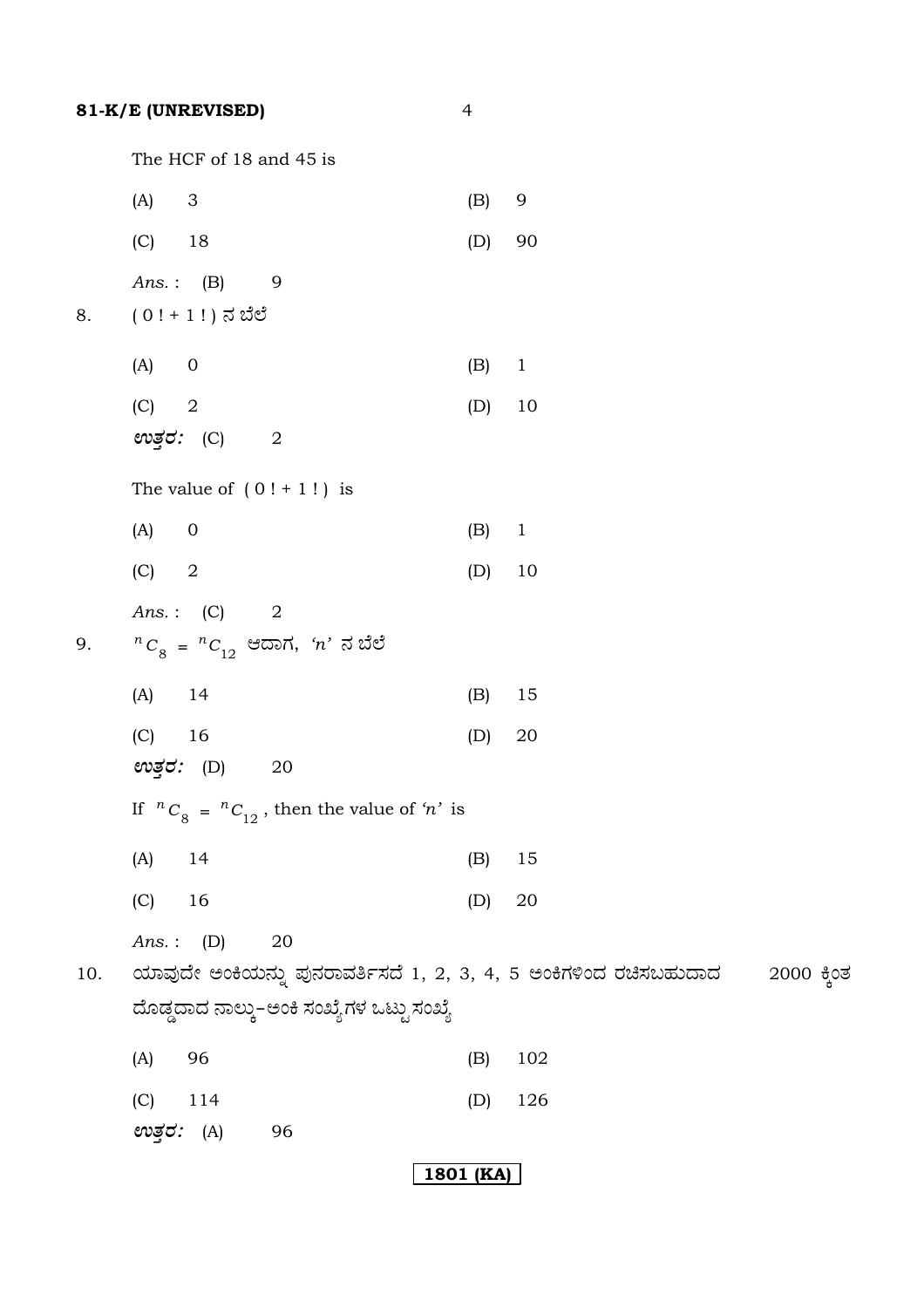The number of four-digit numbers more than 2000 that can be formed using the digits  $1, 2, 3, 4, 5$  without repeating any digit is

| (A)    | 96                | (B) | 102                                                                    |
|--------|-------------------|-----|------------------------------------------------------------------------|
| (C)    | 114               | (D) | 126                                                                    |
|        | 96<br>Ans.: $(A)$ |     | ಒಂದು ಆಟವನ್ನು ಗೆಲ್ಲುವ ಸಂಭವನೀಯತೆಯು 0.3 ಆದರೆ, ಅದೇ ಆಟವನ್ನು ಸೋಲುವ ಸಂಭವನೀಯತೆ |
| (A)    | 0.3               | (B) | 0.7                                                                    |
| (C)    | 0.5               | (D) | $\overline{\phantom{0}}$                                               |
| ಉತ್ತರ: | (B)<br>0.7        |     |                                                                        |

If the probability of winning a game is 0.3, then the probability of losing the same game is

| $(A)$ 0.3 | (B) 0.7 |  |
|-----------|---------|--|
| (C) 0.5   | $(D)$ 1 |  |

$$
Ans.: \quad (B) \qquad 0.7
$$

11.

ಸರಾಸರಿ  $\overline{\mathbf{x}}$  ಮತ್ತು ಮಾನಕ ವಿಚಲನೆ  $\mathtt{\sigma}$  ಆದಾಗ ಮಾರ್ಪಿನ ಗುಣಾಂಕವನ್ನು ಕಂಡುಹಿಡಿಯಲು ಬಳಸುವ ಸೂತ್ರ 12.

(B)  $\frac{x}{\sigma} \times 100$ (A)  $\frac{\sigma}{r} \times 100$ (D)  $\frac{100}{\overline{v}} \times \sigma$ (C)  $\frac{\sigma}{100} \times \overline{x}$ 

evgc: (A)  $\frac{\sigma}{\sigma} \times 100$ 

If Arithmetic Mean is  $\overline{x}$  and Standard Deviation is  $\sigma$  then coefficient of variation is calculated by using the formula

(B)  $\frac{x}{\sigma} \times 100$ (A)  $\frac{\sigma}{r} \times 100$ (D)  $\frac{100}{r} \times \sigma$ (C)  $\frac{\sigma}{100} \times \overline{x}$ Ans.: (A)  $\frac{\sigma}{r} \times 100$ 

1801 (KA)

[ Turn over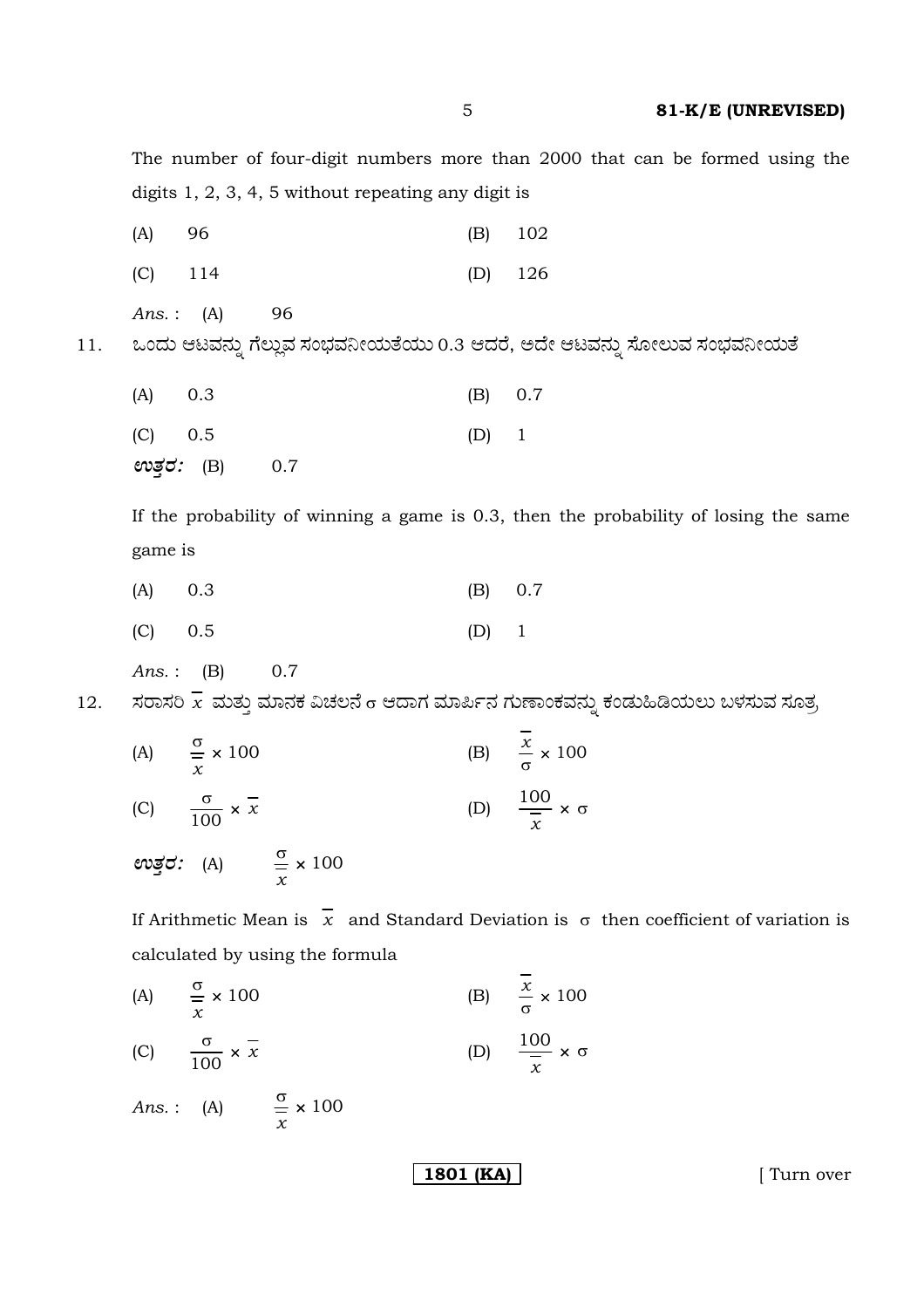13. ಕೊಟ್ಟಿರುವ ಆವೃತ್ತಿ ವಿತರಣಾ ಕೋಷ್ಠಕದ ಸರಾಸರಿ

| x          | 3              | 8 | 13             | 18 |
|------------|----------------|---|----------------|----|
|            | $\overline{1}$ | 2 | $\overline{3}$ |    |
| $(A)$ 10   |                |   | $(B)$ 11       |    |
| $(C)$ 12   |                |   | $(D)$ 13       |    |
| ಉತ್ತರ: (D) | 13             |   |                |    |

The Arithmetic Mean for the given frequency distribution table is

|          | x                                                                | 3                                         | 8              |          | 13                           | 18             |
|----------|------------------------------------------------------------------|-------------------------------------------|----------------|----------|------------------------------|----------------|
|          | $\boldsymbol{f}$                                                 | $\mathbf{1}$                              | $\overline{2}$ |          | 3                            | $\overline{4}$ |
| $(A)$ 10 |                                                                  |                                           |                | $(B)$ 11 |                              |                |
| $(C)$ 12 |                                                                  |                                           |                | $(D)$ 13 |                              |                |
|          | <i>Ans.</i> : (D) 13<br>14. $3\sqrt{a}$ – $5\sqrt{b}$ ಯ ಸಂಯುಗ್ಧಿ |                                           |                |          |                              |                |
|          | (A) $-3\sqrt{a} + 5\sqrt{b}$                                     |                                           |                |          | (B) $5\sqrt{a} - 3\sqrt{b}$  |                |
|          | (C) $3\sqrt{a} + 5\sqrt{b}$                                      |                                           |                |          | (D) $-3\sqrt{a} - 5\sqrt{b}$ |                |
|          |                                                                  | evತ್ತರ: (C) $3\sqrt{a} + 5\sqrt{b}$       |                |          |                              |                |
|          |                                                                  | Conjugate of $3\sqrt{a}$ – $5\sqrt{b}$ is |                |          |                              |                |
|          | (A) $-3\sqrt{a} + 5\sqrt{b}$                                     |                                           |                |          | (B) $5\sqrt{a} - 3\sqrt{b}$  |                |
|          | (C) $3\sqrt{a} + 5\sqrt{b}$                                      |                                           |                |          | (D) $-3\sqrt{a} - 5\sqrt{b}$ |                |
|          |                                                                  | Ans.: (C) $3\sqrt{a} + 5\sqrt{b}$         |                |          |                              |                |
|          | 15. $(\sqrt{3} + \sqrt{5})^2$ ಇದರ ಬೆಲೆ                           |                                           |                |          |                              |                |
|          | (A) $8 + 2\sqrt{15}$                                             |                                           |                |          | (B) $18 + 2\sqrt{15}$        |                |
|          | (C) $20 + 2\sqrt{15}$                                            |                                           |                |          | (D) $34 + 2\sqrt{15}$        |                |
|          |                                                                  | ev $\vec{z}$ : (A) $8 + 2\sqrt{15}$       |                |          |                              |                |
|          |                                                                  |                                           |                |          |                              |                |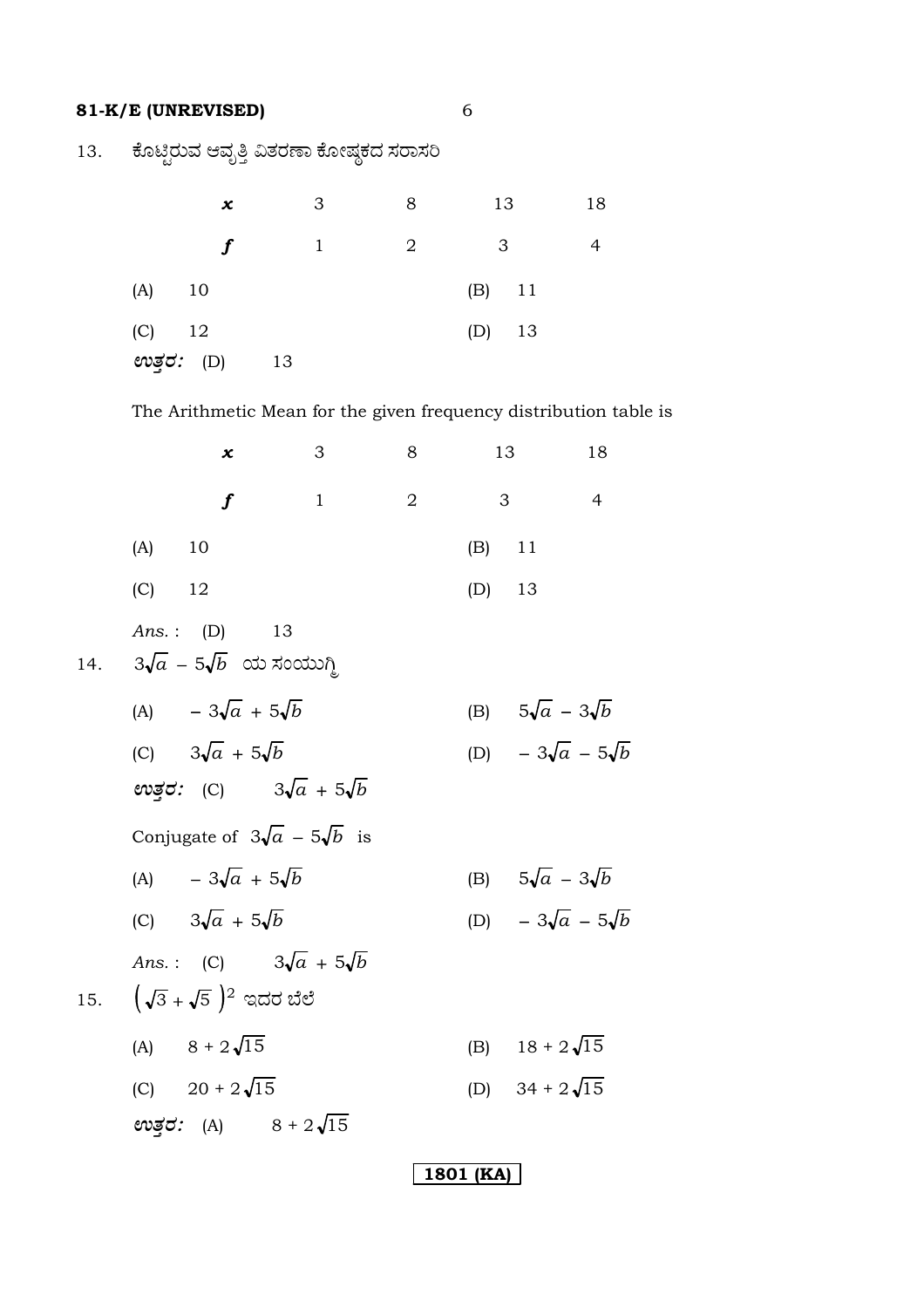The value of  $(\sqrt{3} + \sqrt{5})^2$  is (A)  $8 + 2\sqrt{15}$ (B)  $18 + 2\sqrt{15}$ (C)  $20 + 2\sqrt{15}$ (D)  $34 + 2\sqrt{15}$ *Ans.*: (A)  $8 + 2\sqrt{15}$  $\left(x^3 - a^2x + x + 2\right)$ ರ ಅಪವರ್ತನ  $(x - a)$  ಆದಾಗ, ' $a$ ' ನ ಬೆಲೆ 16.  $(A)$  $(B)$ 2  $\overline{1}$  $(D) -2$  $(C) - 1$  $\omega \vec{\mathcal{z}}$  (D)  $-2$ If  $(x - a)$  is a factor of  $\left(x^3 - a^2x + x + 2\right)$ , then the value of 'a' is  $(A)$  1  $(B)$  $\boldsymbol{2}$  $(C) - 1$ (D)  $-2$ *Ans.*: (D)  $-2$  $4x^3 + 5x^2 - 7$  ಬಹುಪದೋಕ್ತಿಯ ಮಹತ್ತಮ ಘಾತ (ಡಿಗ್ರಿ) 17.  $(A) -7$  $(B)$  $\overline{2}$  $(C)$ 3  $(D)$  4 ಉತ್*ರ:* (C)  $\overline{\phantom{a}}$ The degree of the polynomial  $4x^3 + 5x^2 - 7$  is  $(A)$  $-7$  $(B)$  $\overline{2}$  $(C)$  $\mathcal{S}$  $(D)$  4 Ans.:  $(C)$ 3  $(x-4)(x-3) = 0$  ಸಮೀಕರಣದ ಒಂದು ಮೂಲ 4 ಆದರೆ, ಮತ್ತೊಂದು ಮೂಲ 18.  $-3$  $(A)$  $(B)$  $\mathfrak{S}$  $(C) -4$ 2  $(D)$ ಉತ್ತರ: (B) 3 If one root of the equation  $(x-4)(x-3) = 0$  is 4, then the other root is  $(A)$  $-3$  $(B)$ 3  $(D)$  $(C)$  $-4$  $\overline{2}$  $Ans.:$  (B) 3 1801 (KA)

[ Turn over

 $\overline{7}$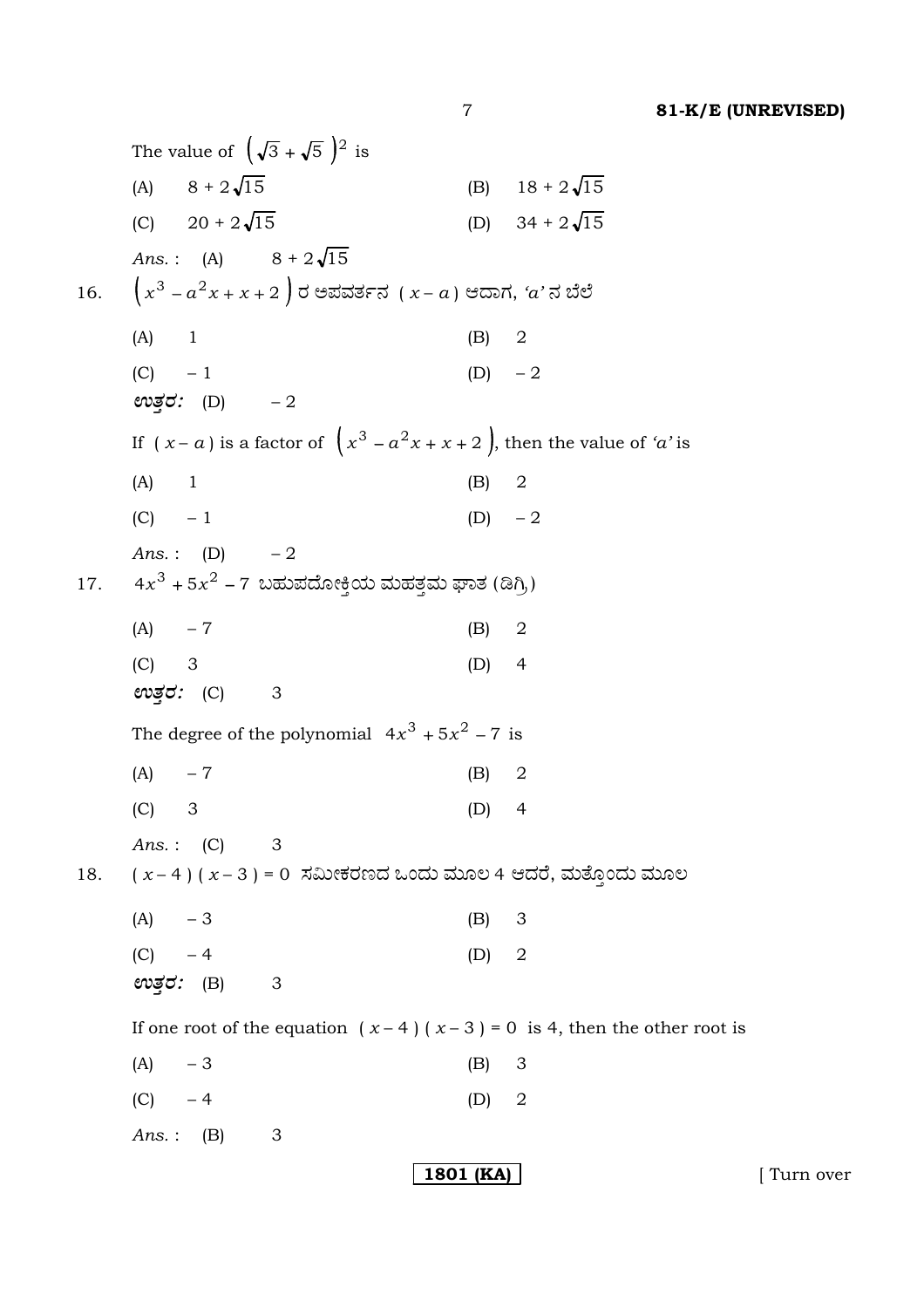$\boldsymbol{8}$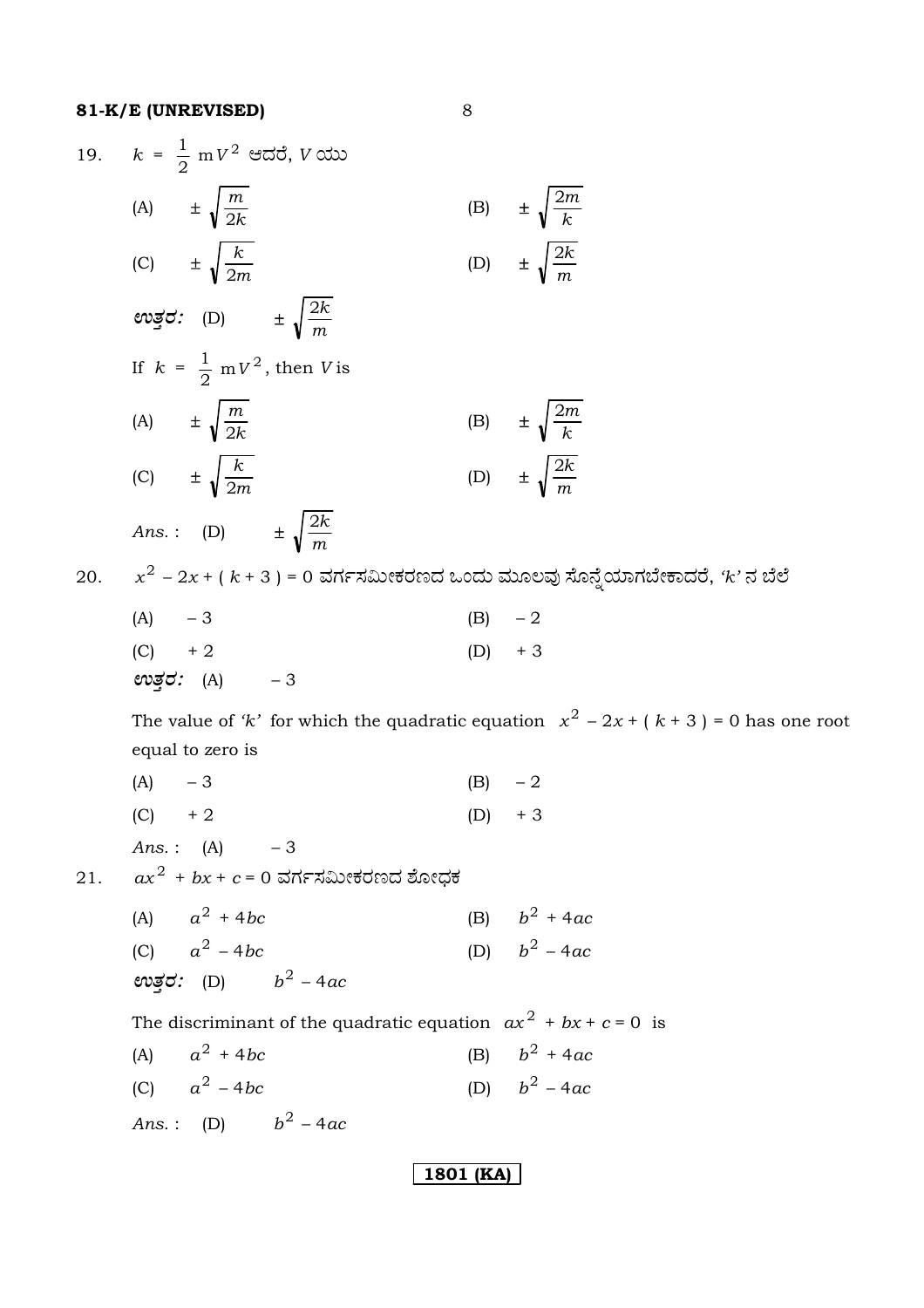



 $(A)$  $\mathbf 0$  $(B)$  $\mathbf 1$  $(C)$  $\overline{2}$ 3  $(D)$ 

ಉತ್ತರ: (C)  $\overline{2}$ 

23.

1801 (KA)

[ Turn over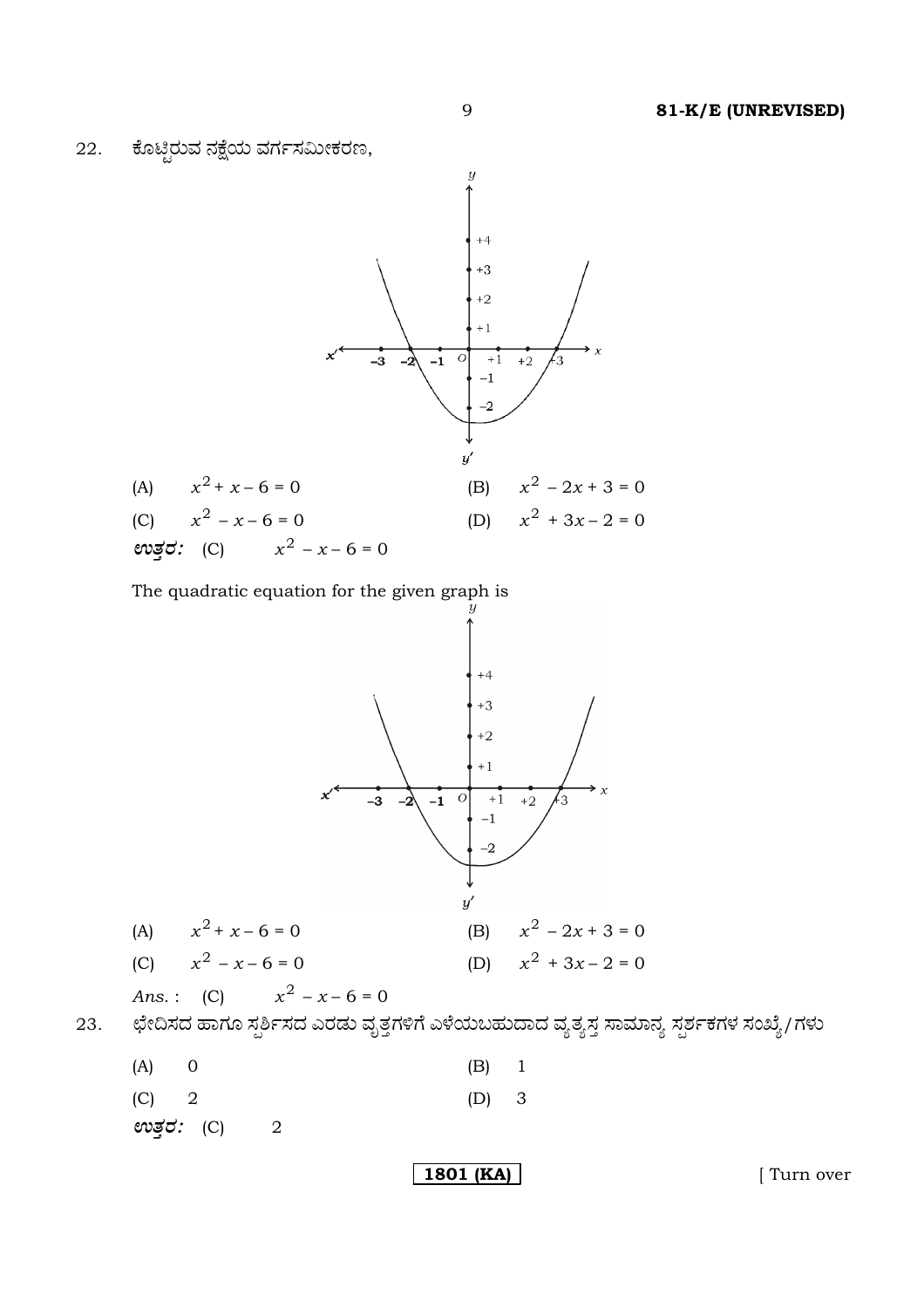The number of transverse common tangents that can be drawn to two nonintersecting and non-touching circles is

3

- $(A)$  $\boldsymbol{0}$  $(B)$  $\mathbf{1}$
- $\overline{2}$  $(C)$  $(D)$
- Ans.:  $(C)$  $\overline{2}$
- ಚಿತ್ರದಲ್ಲಿ 'O' ಕೇಂದ್ರವಾಗಿರುವ ವೃತ್ತವು ∆ ABC ಯಲ್ಲಿ ಅಂತಸ್ಥವಾಗಿದೆ. AP = 4 cm, 24.  $CR = 3$  cm ಮತ್ತು  $BQ = 5$  cm ಆದರೆ,  $\triangle ABC$  ಯ ಸುತ್ತಳತೆ



In the figure 'O' is the centre of the circle which is inscribed in  $\triangle$  ABC. If AP = 4 cm,  $CR = 3$  cm and  $BQ = 5$  cm, then the perimeter of  $\triangle ABC$  is

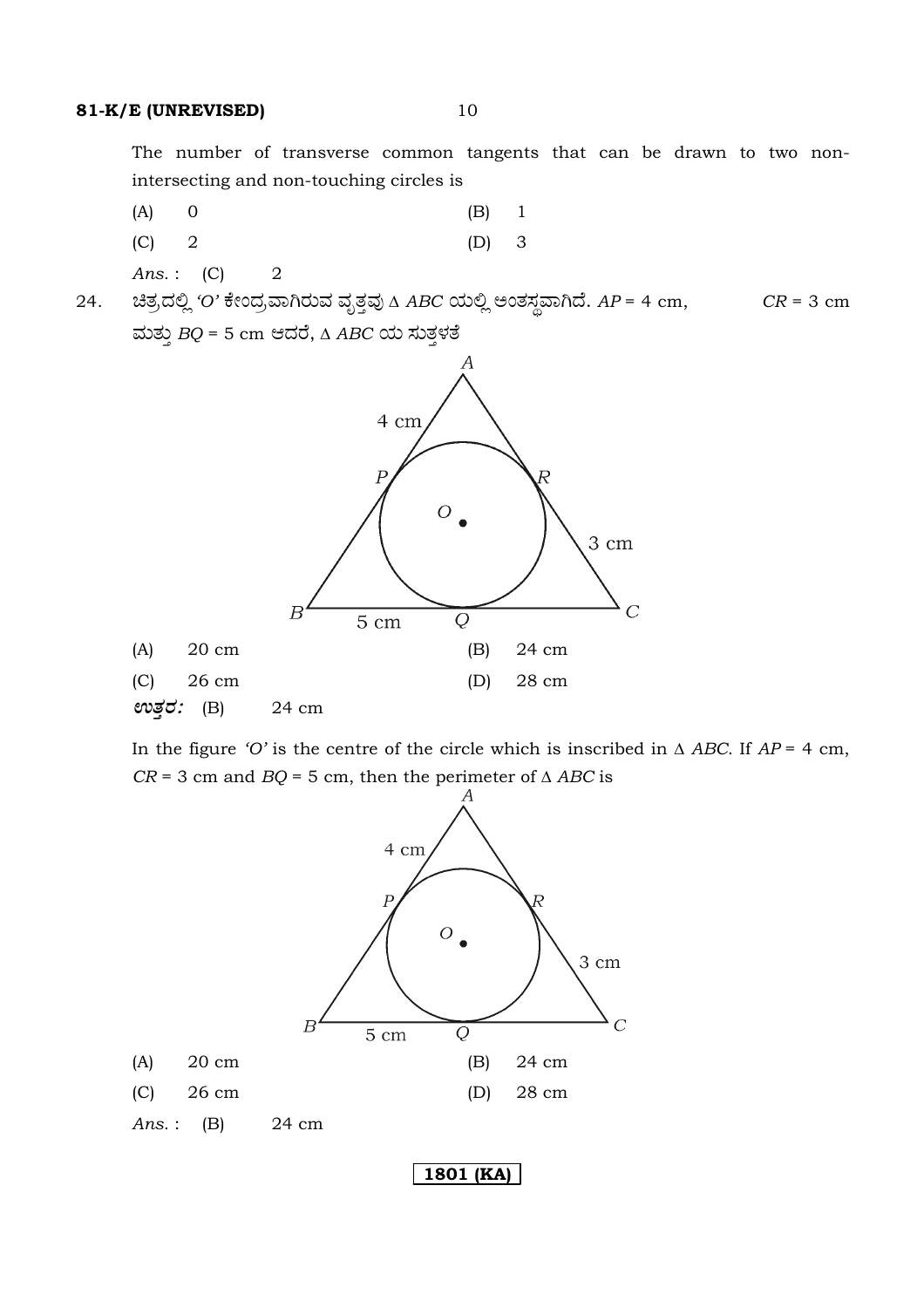25. ಚಿತ್ರದಲ್ಲಿ 'O' ಕೇಂದ್ರವಿರುವ ಎರಡು ಏಕಕೇಂದ್ರೀಯ ವೃತ್ತಗಳಾದ  $\emph{C}_{1}$  ಮತ್ತು  $\emph{C}_{2}$ ಗಳ ತ್ರಿಜ್ಯಗಳು ಕ್ರಮವಾಗಿ 5 cm ಮತ್ತು 13 cm ಆಗಿದೆ.  $C_{\rm 1}$  ವೃತ್ತವನ್ನು ಸ್ಪರ್ಶಿಸುವ ಜ್ಯಾ *AB* ಯ ಉದ್ದ



In the given figure *'O'* is the centre of two concentric circles  $C_1$  and  $C_2$  of radii 5 cm and 13 cm respectively. The length of the chord  $AB$  which touches circle  $C_1$  is



 $\omega$ ø $\vec{c}$ *:* (D)  $2\sqrt{7}$  cm

**1801 (KA) [** Turn over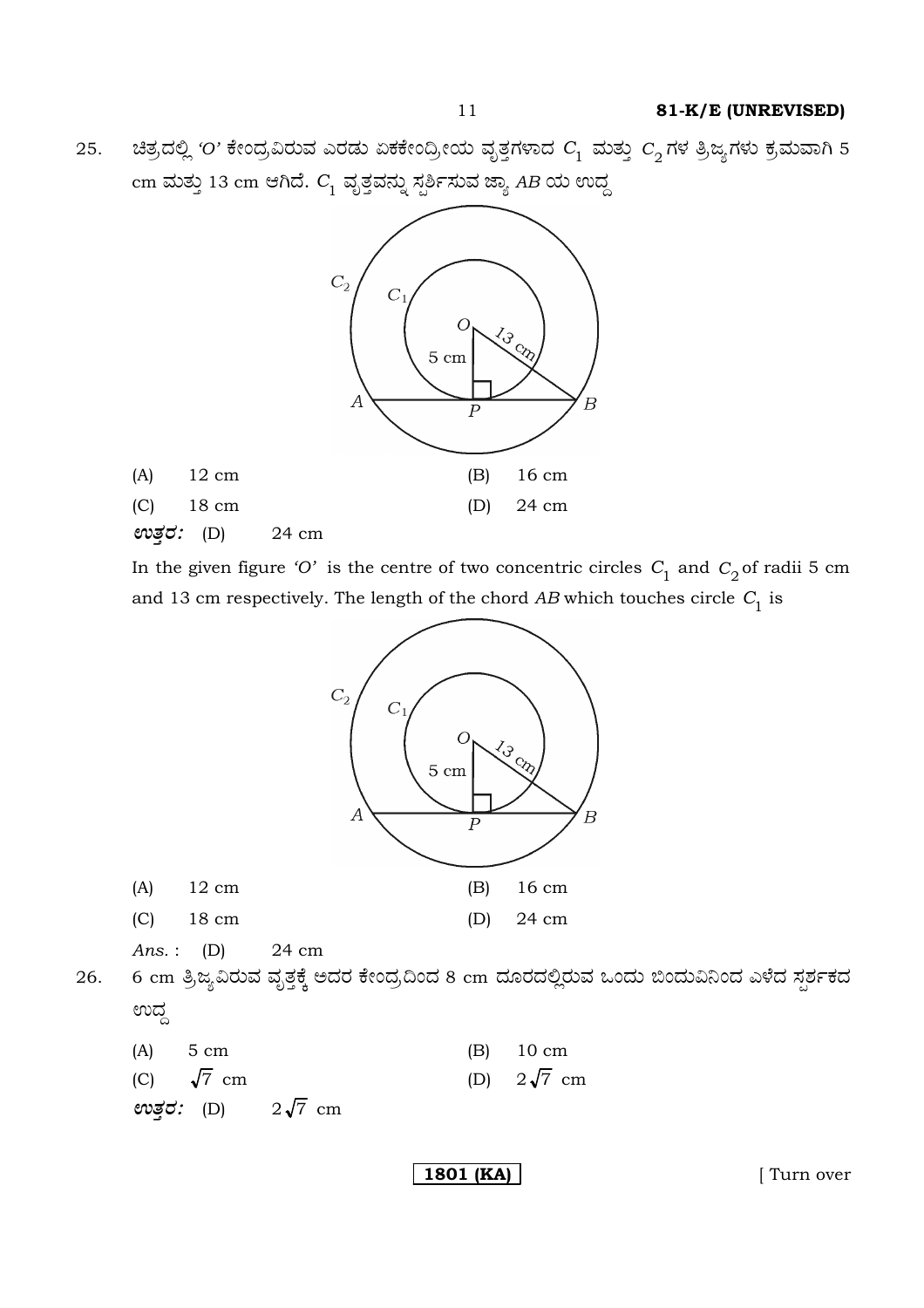The length of the tangent drawn from a point 8 cm away from the centre of a circle of radius 6 cm is



 In the figure *APB* is the tangent to the circle with centre *'O'*. If ∠ *POQ* = 100°, then the measure of ∠ *BPQ* is

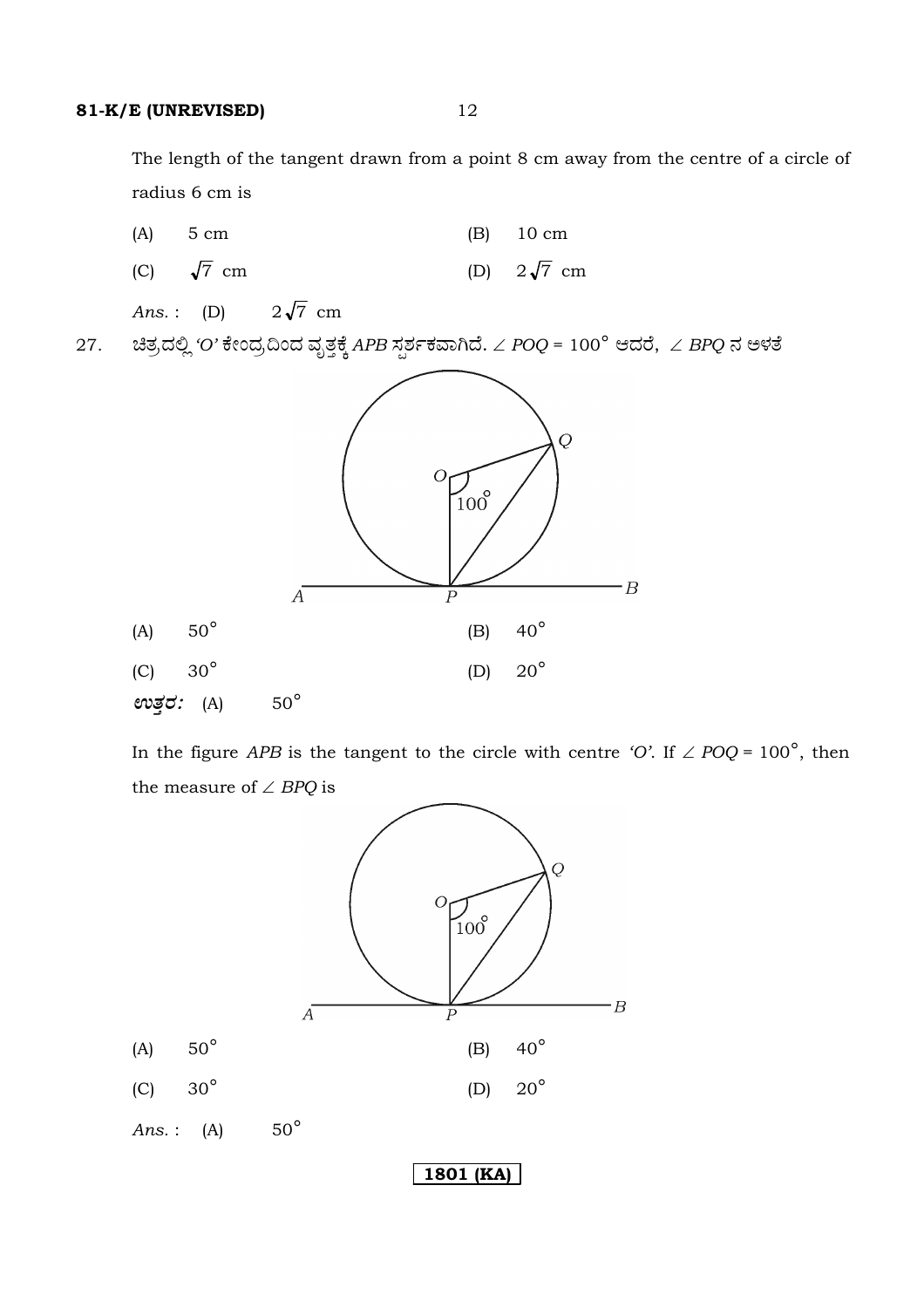$\Delta ABC$  ಯಲ್ಲಿ  $\angle A = 90^\circ$ .  $AD \perp BC$  ಆದರೆ,  $\frac{BD}{DC}$ 28. (A)  $\left(\frac{AB}{AC}\right)^2$  $\frac{AB}{AC}$  $(B)$ (C)  $\left(\frac{AB}{AD}\right)^2$ (D)  $\frac{AB}{AD}$  $\omega$  g  $\sigma$ : (A)  $\left(\frac{AB}{AC}\right)^2$ In  $\Delta ABC$ ,  $\angle A = 90^\circ$ . If  $AD \perp BC$  then  $\frac{BD}{DC}$  = (A)  $\left(\frac{AB}{AC}\right)^2$  $\frac{AB}{AC}$  $(B)$ 

- (C)  $\left(\frac{AB}{AD}\right)^2$ (D)  $\frac{AB}{AD}$ Ans.: (A)  $\left(\frac{AB}{AC}\right)^2$
- $\Delta$  ABC ಯ ಬಾಹುಗಳಾದ BC, CA ಮತ್ತು AB ಯ ಮಧ್ಯಬಿಂದುಗಳು ಕ್ರಮವಾಗಿ D, E ಮತ್ತು F ಆದರೆ,  $\Delta$ 29. DEF ವಿಸ್ತೀರ್ಣಕ್ಕೂ A ABC ಯ ವಿಸ್ತೀರ್ಣಕ್ಕೂ ಇರುವ ಅನುಪಾತ
	- $(A)$  $1:2$  $1:4$  $(B)$
	- $(C)$  $2:3$  $(D)$  $4:5$

ಉತ್ತರ: (B)  $1:4$ 

If *D*, *E* and *F* are the mid-points of sides *BC*, *CA* and *AB* respectively of  $\triangle$  *ABC*, then the ratio of area of  $\triangle$  DEF to area of  $\triangle$  ABC is

- $(A)$  $1:2$  $(B)$  $1:4$
- $(C)$  $2:3$  $(D)$  $4:5$

 $Ans.$ :  $(B)$  $1:4$ 

1801 (KA)

[ Turn over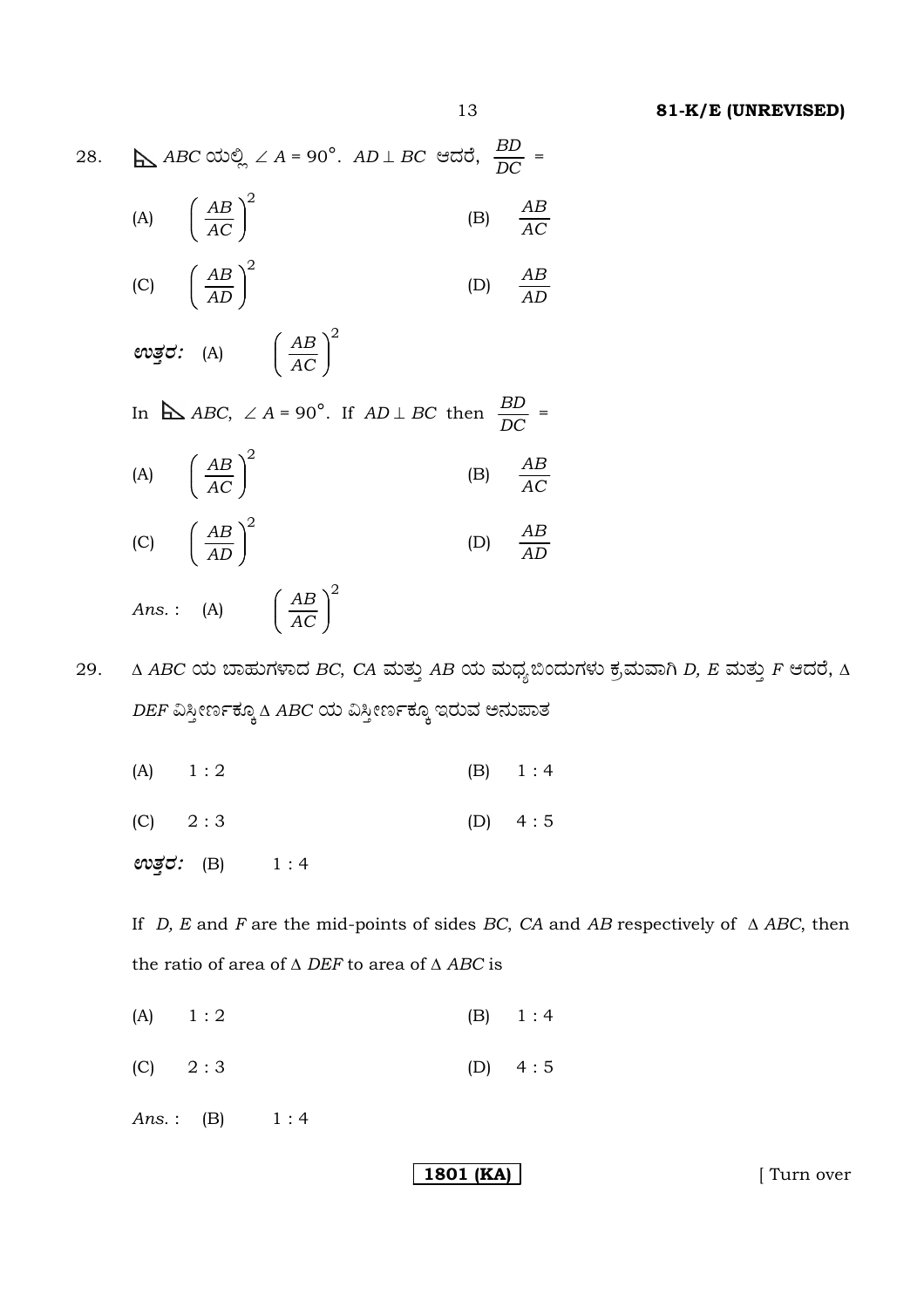ಕೊಟ್ಟಿರುವ ಚಿತ್ರದಲ್ಲಿನ  $\triangle$  ABC ಯಲ್ಲಿ XY || BC ಆಗಿದೆ. AX = m - 3, BX = 2m - 2 ಮತ್ತು 30.



In the given figure in  $\triangle ABC$ , XY || BC. If  $AX = m - 3$ ,  $BX = 2m - 2$  and  $\frac{AY}{CY} = \frac{1}{4}$ , then the value of ' $m$ ' is



ಒಬ್ಬ ವ್ಯಕ್ತಿಯು ಪಶ್ಚಿಮದ ಕಡೆಗೆ 24 m ಚಲಿಸಿ ನಂತರ ಉತ್ತರದ ಕಡೆಗೆ 7 m ಚಲಿಸುತ್ತಾನೆ. ಈಗ ಆರಂಭ 31. ಬಿಂದುವಿನಿಂದ ವ್ಯಕ್ತಿಗೆ ಇರುವ ದೂರ

| $(A)$ 17 m | $(B)$ 25 m         |
|------------|--------------------|
| $(C)$ 26 m | (D) $31 \text{ m}$ |

ಉತ್ತರ: (B)  $25<sub>m</sub>$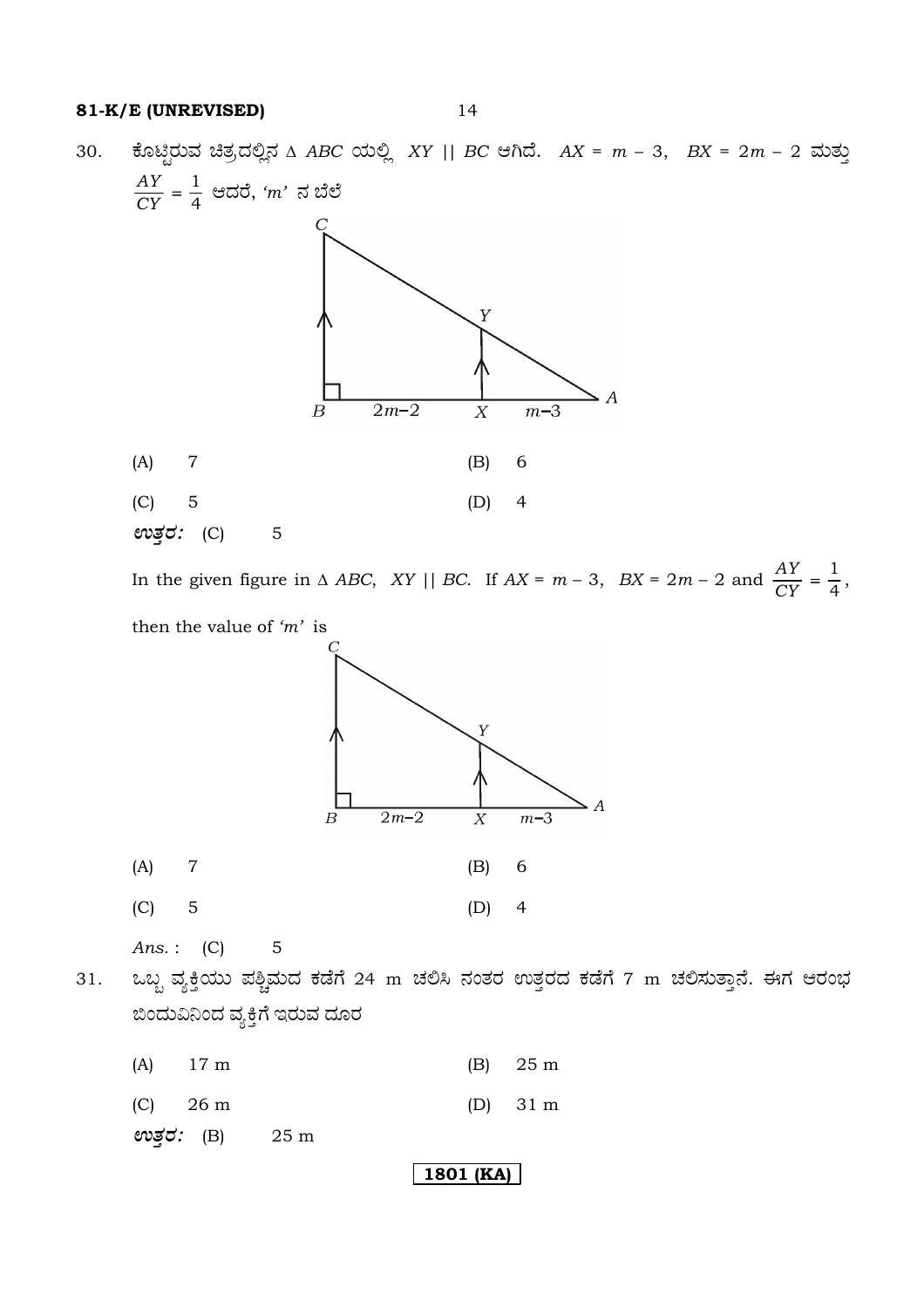A person goes 24 m due West and then 7 m due North. Now the distance of the person from the starting point is

|                   | $(A)$ 17 m                            |                                                                             |                   | $(B)$ 25 m         |
|-------------------|---------------------------------------|-----------------------------------------------------------------------------|-------------------|--------------------|
|                   | $(C)$ 26 m                            |                                                                             |                   | (D) $31 \text{ m}$ |
|                   | <i>Ans.</i> : (B) 25 m                |                                                                             |                   |                    |
|                   |                                       | ಪೈಥಾಗೊರೀಯ ತ್ರಿವಳಿಗೆ ಒಂದು ಉದಾಹರಣೆ                                            |                   |                    |
|                   | (A) 7, 9, 11                          |                                                                             |                   | (B) 4, 5, 6        |
|                   | $(C)$ 6, 8, 10                        |                                                                             |                   | (D) $5, 8, 9$      |
|                   |                                       | ಉತ್ತರ: (C) 6, 8, 10                                                         |                   |                    |
|                   |                                       | An example for Pythagorean triplet is                                       |                   |                    |
|                   | (A) 7, 9, 11                          |                                                                             |                   | (B) 4, 5, 6        |
|                   | $(C)$ 6, 8, 10                        |                                                                             |                   | (D) $5, 8, 9$      |
|                   |                                       | Ans.: (C) 6, 8, 10                                                          |                   |                    |
|                   |                                       | $\sin A = \frac{3}{5}$ ಮತ್ತು 'A' ಲಘುಕೋನವಾದಾಗ, $\csc A$ ದ ಬೆಲೆ               |                   |                    |
| (A) $\frac{5}{4}$ |                                       |                                                                             | (B) $\frac{2}{3}$ |                    |
| (C) $\frac{3}{5}$ |                                       |                                                                             | (D) $\frac{5}{3}$ |                    |
|                   | $\omega \vec{g}$ d: (D) $\frac{5}{3}$ |                                                                             |                   |                    |
|                   |                                       | If $\sin A = \frac{3}{5}$ and A is acute angle then the value of cosec A is |                   |                    |
| (A)               | $rac{5}{4}$                           |                                                                             | (B) $\frac{2}{3}$ |                    |
| (C) $\frac{3}{5}$ |                                       |                                                                             | (D) $\frac{5}{3}$ |                    |
|                   | Ans.: $(D)$                           | $rac{5}{3}$                                                                 |                   |                    |
|                   |                                       |                                                                             | 1801 (KA)         |                    |

32.

33.

[ Turn over

15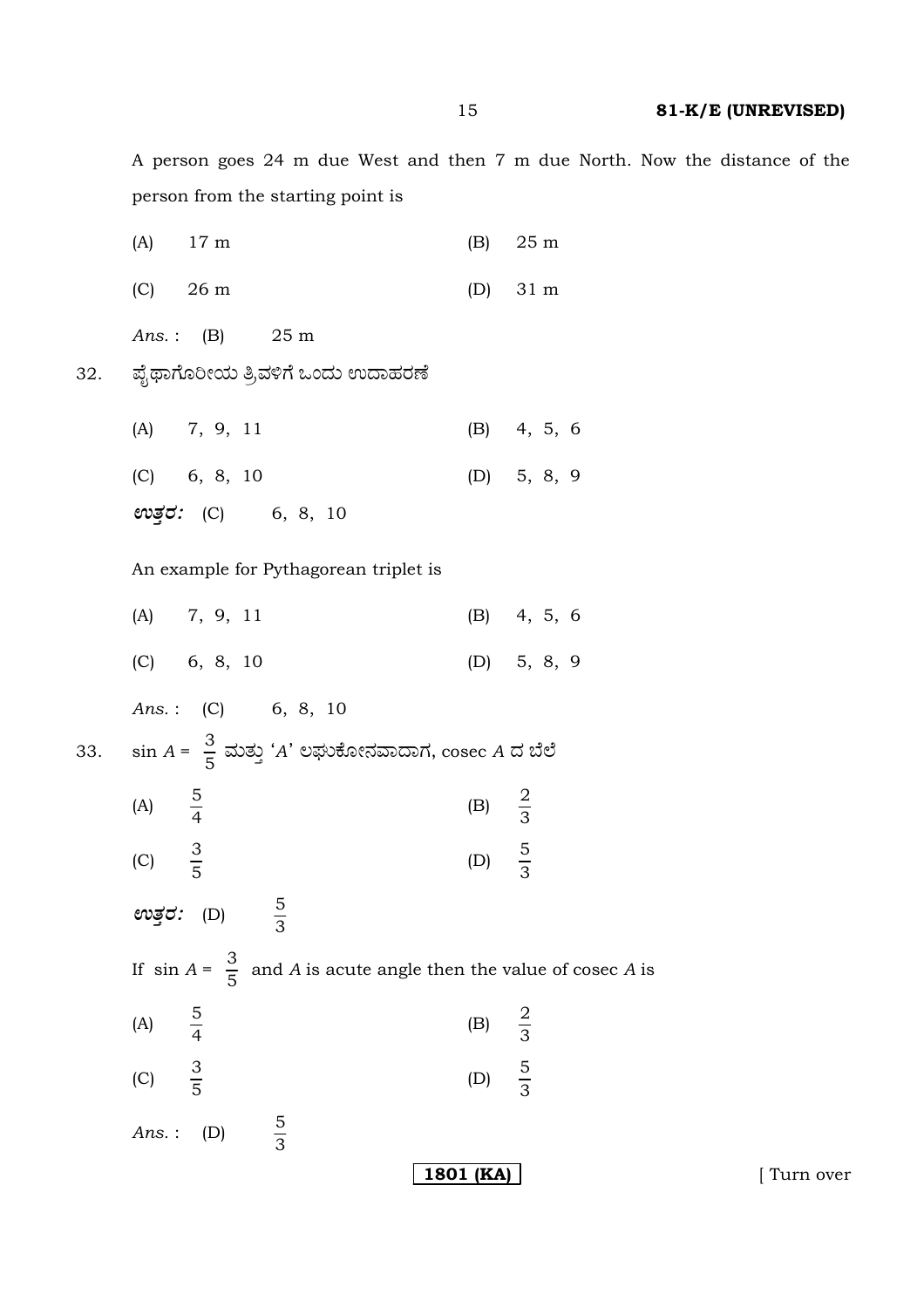ಚಿತ್ರದಲ್ಲಿ ABC ಲಂಬಕೋನ ತ್ರಿಭುಜವಾಗಿದ್ದು  $\angle$  B = 90° ಆದರೆ, AB = x, BC =  $\sqrt{3}x$  ಆದರೆ, ' $\theta$ ' ದ 34. ಅಳತೆ



In the figure, ABC is a right angled triangle with  $\angle B = 90^{\circ}$ . If AB = x, BC =  $\sqrt{3}x$ , then measurement of  $\theta$  is

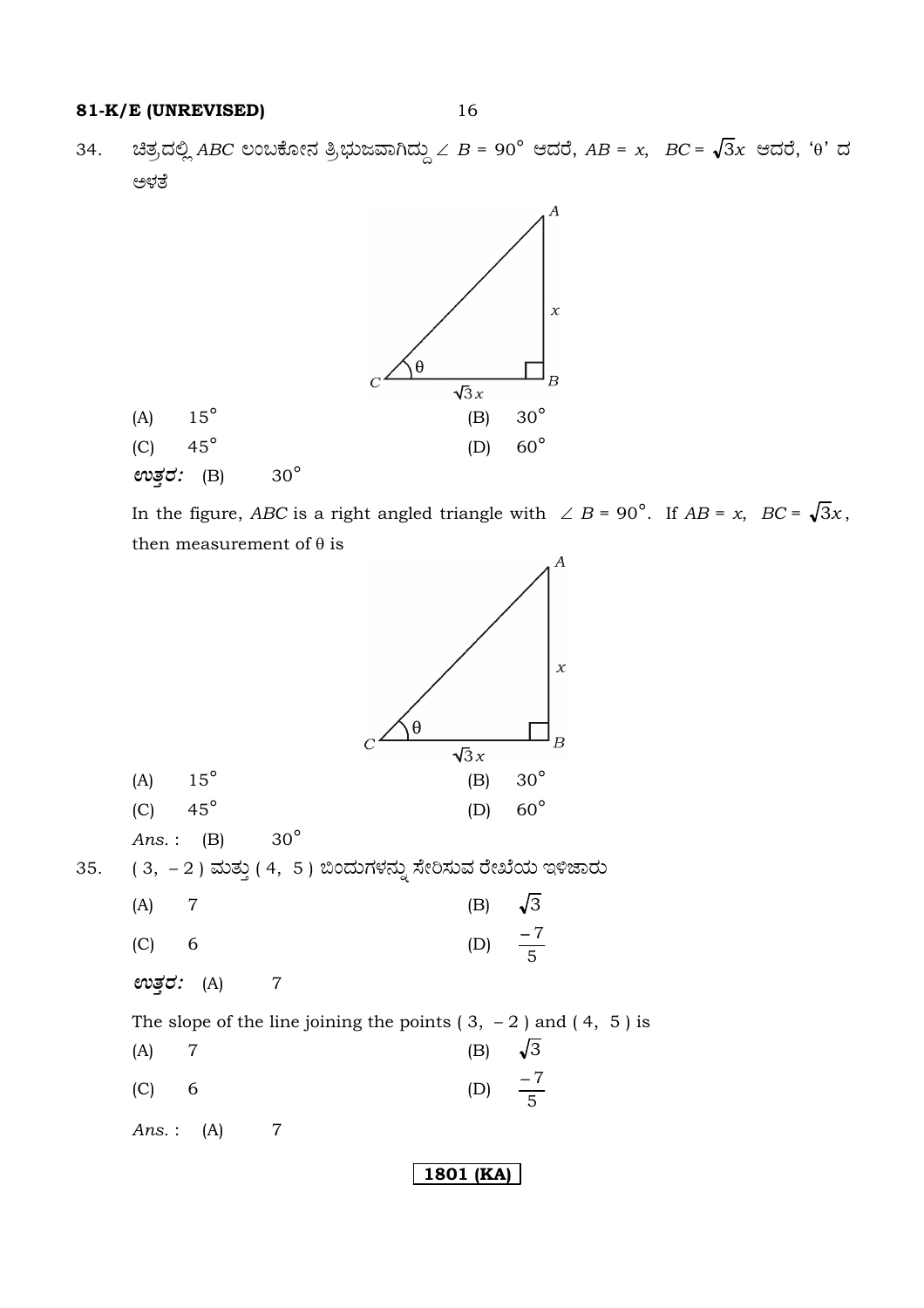36. ಹುೂಲ ಬಿಂದುವಿನಿಂದ  $A(x, y)$  ಬಿಂದುವಿಗೆ ಇರುವ ದೂರ

(A) 
$$
\sqrt{x^2 + y^2}
$$
 (B)  $\sqrt{x^2 - y^2}$   
\n(C)  $\sqrt{x + y}$  (D)  $\sqrt{x - y}$   
\n $\cos \theta$ : (A)  $\sqrt{x^2 + y^2}$   
\nThe distance of the point A (x, y) from the origin is  
\n(A)  $\sqrt{x^2 + y^2}$  (B)  $\sqrt{x^2 - y^2}$   
\n(C)  $\sqrt{x + y}$  (D)  $\sqrt{x - y}$   
\nAns. : (A)  $\sqrt{x^2 + y^2}$   
\n37. 5 cm  $\frac{3}{2}$  kg<sub>0</sub> d/dx and  $\cot \theta$  of  $\theta$  for  $\sin \theta$  of  $\theta$  of  $\theta$  of  $\theta$  of  $\theta$  of  $\theta$  of  $\theta$  of  $\theta$  of  $\theta$  of  $\theta$  of  $\theta$  of  $\theta$  of  $\theta$  of  $\theta$  of  $\theta$  of  $\theta$  of  $\theta$  of  $\theta$  of  $\theta$  of  $\theta$  of  $\theta$  of  $\theta$  of  $\theta$  of  $\theta$  of  $\theta$  of  $\theta$  of  $\theta$  of  $\theta$  of  $\theta$  of  $\theta$  of  $\theta$  of  $\theta$  of  $\theta$  of  $\theta$  of  $\theta$  of  $\theta$  of  $\theta$  of  $\theta$  of  $\theta$  of  $\theta$  of  $\theta$  of  $\theta$  of  $\theta$  of  $\theta$  of  $\theta$  of  $\theta$  of  $\theta$  of  $\theta$  of  $\theta$  of  $\theta$  of  $\theta$  of  $\theta$  of  $\theta$  of  $\theta$  of  $\theta$  of  $\theta$  of  $\theta$  of  $\theta$  of  $\theta$  of  $\theta$  of  $\theta$  of  $\theta$  of  $\theta$  of  $\theta$  of  $\theta$ 

(A)  $240 \pi \text{ cm}^2$ (B) 260  $\pi$  cm<sup>2</sup> (C)  $410 \pi \text{ cm}^2$ (D) 520  $\pi$  cm<sup>2</sup>

*Ans.*: (D)  $520 \pi \text{ cm}^2$ 

**1801 (KA)** [ Turn over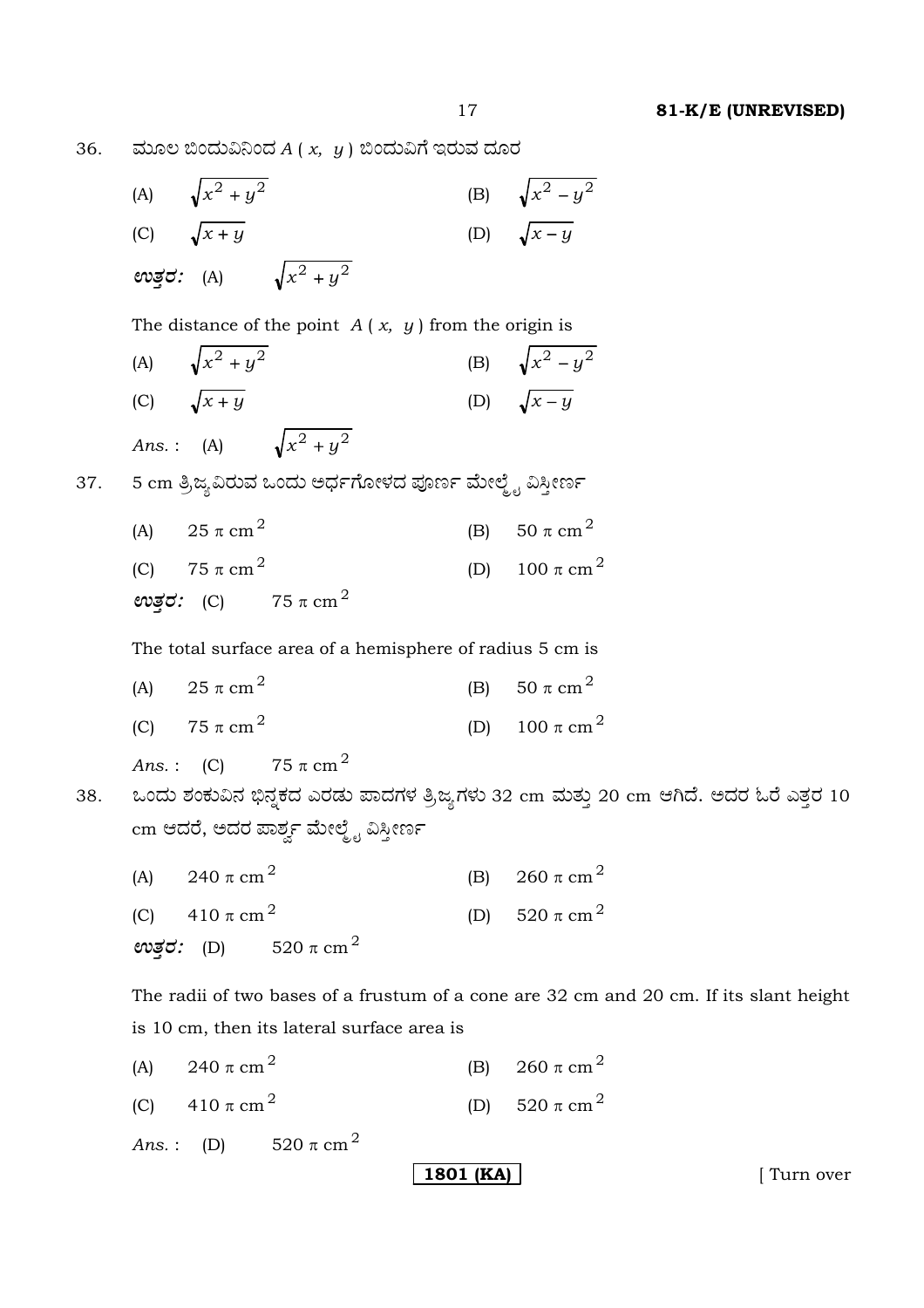ಈ ಕೆಳಗೆ ಕೊಟ್ಟಿರುವ ಘನವಸ್ತುವಿನ ಘನಫಲವು 39.



The volume of the solid given in the figure is